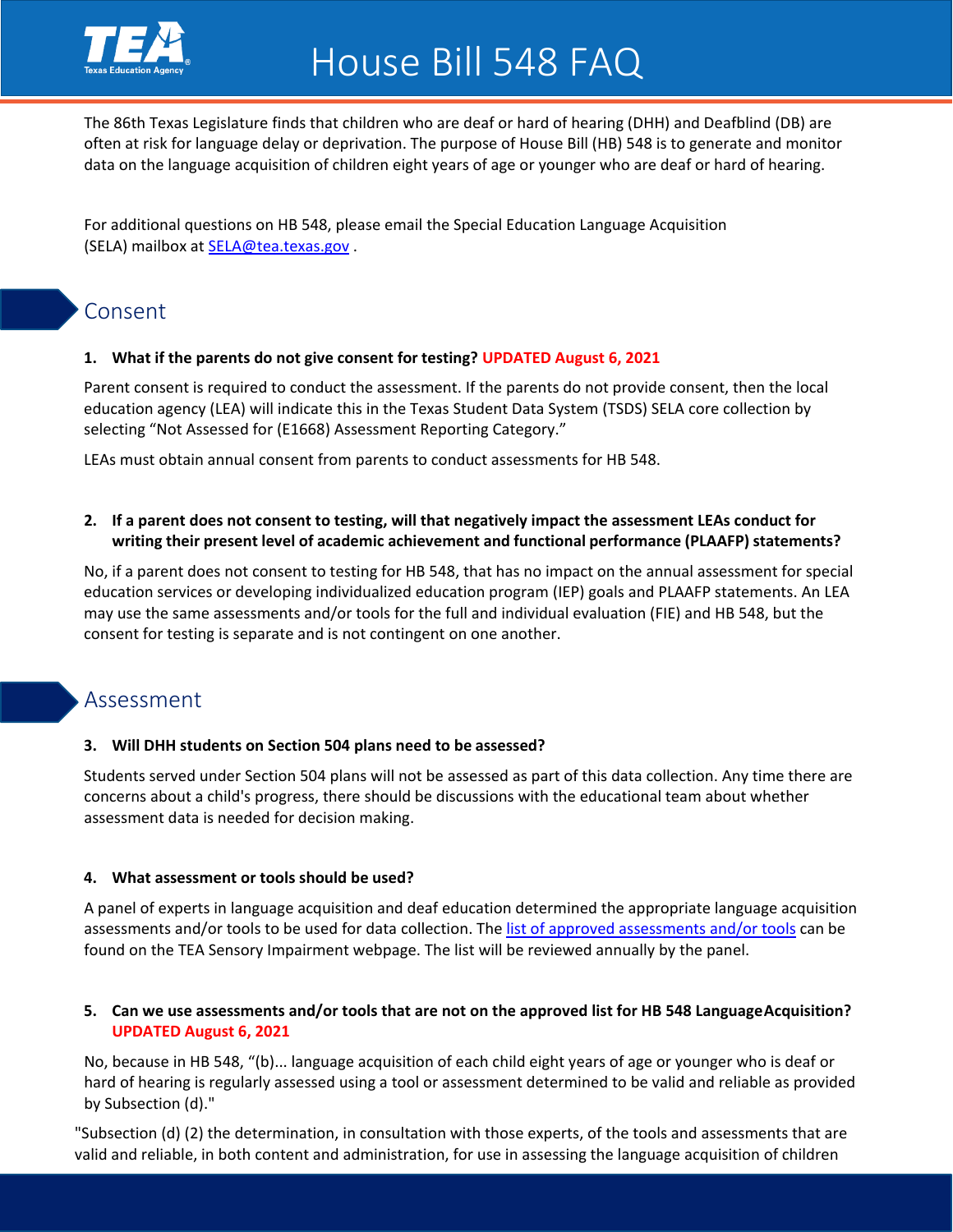

eight years of age or younger who are deaf or hard of hearing." Therefore, only the approved assessments are the ones to be used for data collection under HB 548. Currently, there are only three categories of assessments that are approved to report for SELA core collection:

- Achievement
- Diagnostic
- Proficiency

## **6. How do you define "specific language acquisition services?" UPDATED August 6, 2021**

HB 548 defines language acquisition as: "(3) "Language acquisition" includes expressive and receptive language acquisition and literacy development in English, American Sign Language, or both, or, if applicable, in another language primarily used by a child 's parent or guardian and is separate from any modality used to communicate in the applicable language or languages."

TSDS SELA core collection includes the following reporting options for specific language acquisition services (E1662): direct or indirect/consultative. More than one service may be reported.

### **7. What components should be assessed for HB 548 language acquisition? UPDATED August 6, 2021**

The two main components of language acquisition are receptive and expressive communication. The areas to assess for each component are outlined below:

| <b>Receptive Communication</b> | <b>Expressive Communication</b> |
|--------------------------------|---------------------------------|
| Vocabulary                     | Vocabulary                      |
| Comprehension                  | Production                      |
| Basic concepts                 | <b>Basic concepts</b>           |

#### **8. Who shall conduct the evaluations for HB 548 Language Acquisition? UPDATED August 6, 2021**

Professionals who are providing language acquisition services, such as the teacher of students who are DHH or DB, the speech-language pathologist (SLP), the diagnostician, or the licensed specialist in school psychology (LSSP), will conduct the assessments as a team. Each assessment and/or tool specifies which professional has the credentials to administer the said assessment and/or tool. Please refer to the ["HB 548 Language Acquisition](https://tea.texas.gov/sites/default/files/HB548LanguageAcquisitionAssessments_Tools.pdf) [Assessments"](https://tea.texas.gov/sites/default/files/HB548LanguageAcquisitionAssessments_Tools.pdf) document for more specific information on who is qualified to administer an assessment and/or tool.

For students who are 0-2 of age, and families are receiving services with Early Childhood Intervention (ECI) in conjunction with the Regional Day School Program for the Deaf (RDSPD), the teacher of students who are DHH or DB will conduct the assessments and report the results to the LEA.

## **9. Can we use FIE results instead of conducting additional evaluations?**

If the FIE was completed during the current school year and the assessments and/or tools are one of the approved assessments and/or tools for HB 548, then the LEA can use the FIE results if the parents give consent to assess for HB 548 Language Acquisition.

#### **10. How frequently should we assess students? UDPATED August 6, 2021**

HB 548 requires students to be assessed annually to assist in monitoring language acquisition skills over time. A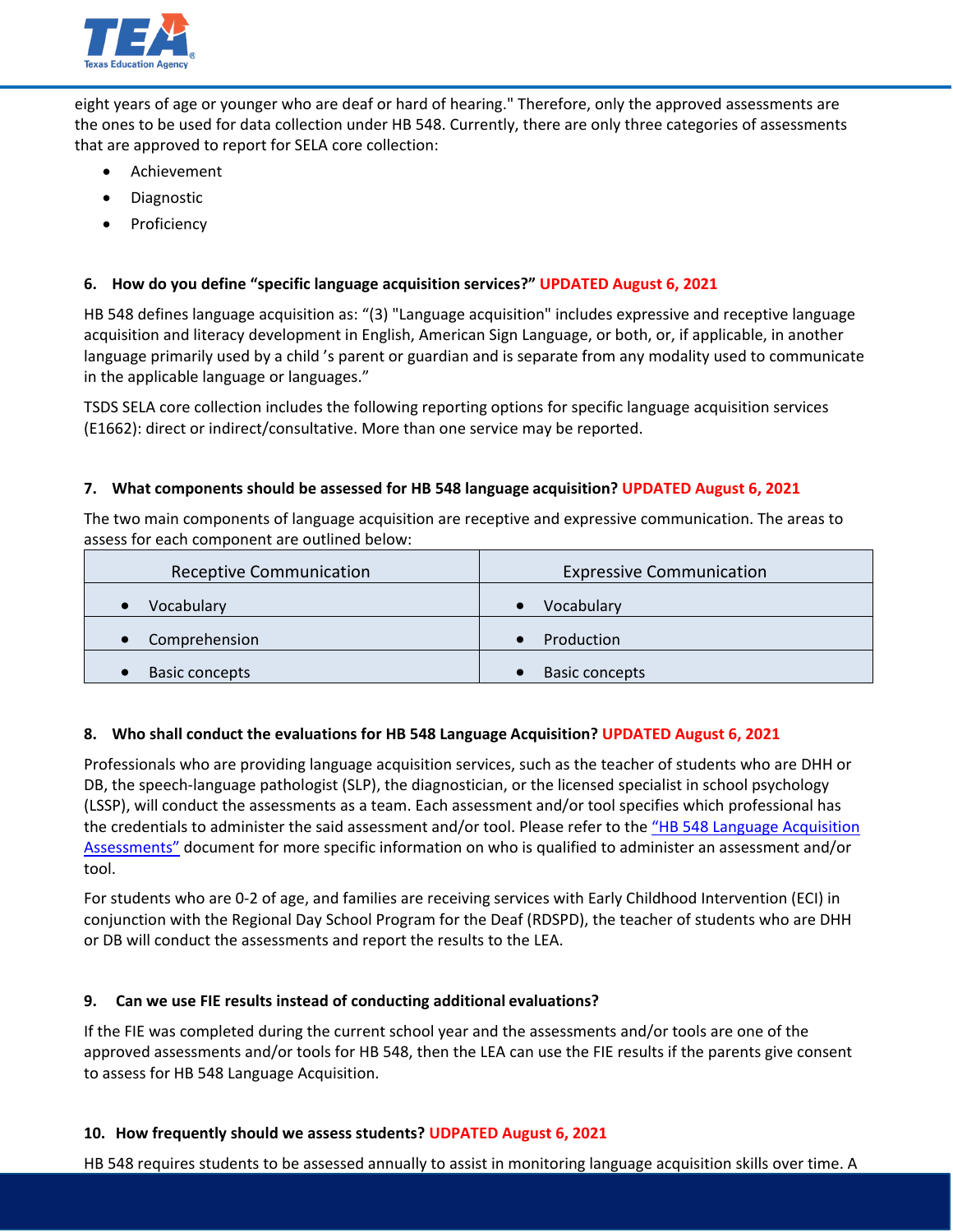

minimum of two assessments are recommended to be administered each year for the purpose of HB 548 Language Acquisition, to obtain a global picture of the student's language acquisition in receptive and expressive communication.

### **11. If a student turns 9 during the school year, do they still get assessed?**

Yes, all students who are 8 years or younger on September  $1<sup>st</sup>$  will be assessed for HB 548 Language Acquisition during the school year.

### **12. If we receive a new student in April, does this student still need to be assessed? UPDATED August 6, 2021**

Yes, the student will need to be assessed, and the last day to upload data for HB 548 in the SELA core collection is by the fourth Thursday of June.

If a student is a transfer from out of state, LEAs will have until the third Monday of May to obtain consent, administer the assessments and/or tools, and by the fourth Thursday of June report the data in TSDS SELA core collection. LEAs should complete this in good faith.

If a student is a transfer from another LEA in Texas, the receiving LEA should reach out to the previous LEA and confirm if they have completed and reported SELA core collection data.

- If the previous LEA has reported the data, then the receiving LEA does not need to report the data for the school year.
- If the previous LEA has not assessed and reported the data yet, then the receiving LEA will need to obtain consent, assess, and report for the current school year.
- If the previous LEA has already assessed, but has not reported the data, then it is the responsibility of the previous LEA to report the data for that student.

Each student will be assigned a unique ID number for tracking purposes and to minimize duplication, especially in a situation where the student moves in the middle of the year.

## **13. If a student is bilingual and the LEA administers an assessment and/or tool in both languages, which scores shall be reported?**

Both scores can be reported; however, there will be nothing in the data that will distinguish the two scores. The highest score will be the score that is used for data analysis.

## **14. How does TSDS SELA core collection define "eligibility effective date"? NEW August 6, 2021**

"Eligibility Effective Date" is defined as when the student was determined eligible for special education services for that specific disability. The date does not have to be based on the current school year. If the student has additional disabilities, those disabilities will be listed in TSDS SELA core collection and potentially have different eligibility effective dates.

# Assessment Results

#### **15. Where will the results be posted?**

An annual report that includes the data will be posted no later than August 31 of each year on the [TEA Sensory](https://tea.texas.gov/academics/special-student-populations/special-education/programs-and-services/sensory-impairments) [Impairment website](https://tea.texas.gov/academics/special-student-populations/special-education/programs-and-services/sensory-impairments) under State Guidance. A link to the report will be shared with the Texas Health and Human Services Commission (HHSC) and the Texas School for the Deaf (TSD) for posting on their respective websites.